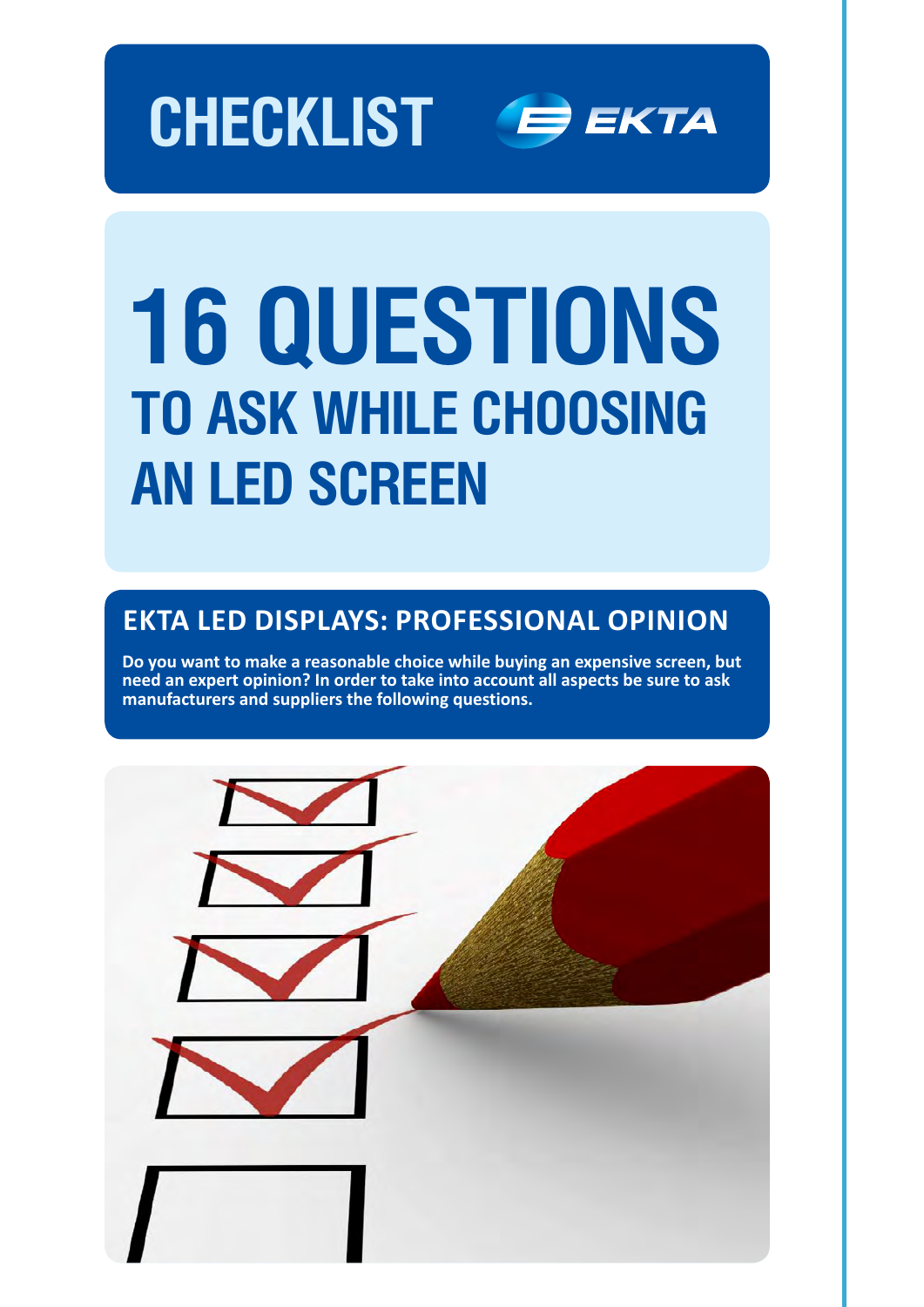

**The maximum calibrated brightness of a high quality screen for outdoor use should be at least 5,500 NIT. This index ensures good visibility even under direct sunlight. It is worth noting, that in case of a screen's lower brightness and maximum intensity of sunlight, the image on the screen is simply not visible.** 

**In the LED market it is easy encounter suppliers and dealers of Chinese screens who intentionally indicate a significantly higher brightness of their products. Moreover, some of them do not take into account the calibration procedure that reduces the overall brightness of the screen.**

**EKTA is ready to confirm the characteristics of the screen brightness to their customers in the certified testing laboratory.**

**2**

### **Does an outdoor LED video screen have an automatic brightness adaptation system depending on outdoor lighting?**



**All EKTA-manufactured screens are equipped with intelligent system of brightness adjustment to the light conditions (AutoBright). This provides important advantages, such as:**

- **• increasing LEDs lifespan up to 20-30%;**
- *<u>electricity</u>* costs saving;
- **• comfortable image perception at any weather conditions;**
- **increasing road users safety (without blinding drivers and pedestrians);**
- screen's brightness control is performed automatically without human input.



#### **Does an LED screen have an automatic system of brightness uniformity implemented in each LED and module?**



**EKTA applies an exclusive two-level brightness calibration system Uniformity<sup>2</sup> that ensures up to 99% illumination uniformity across the entire screen surface. Such high quality performance is offered by market leaders only. It is worth noting, that absence of this system causes some problems. Thus one part of the screen modules will look darker, while the other - lighter. The images on the screen surface can appear blotchy.** 

**To check this system availability, you have to demonstrate on a screen's surface all basic colors (red, green, blue) one by one on different brightness levels.**

**If the system is available illumination will reach ideal uniformity across the whole screen's surface.** 

### **4 Is there any built-in system of color correction and color temperature adjustment?**



**EKTA applies its own system of color correction and white balance. It allows you to adjust the color temperature over a wide range: from 2,000 to 9,000 K. It is worth noting, that this system enables you to mingle screen's white color settings with other display devices during TV shooting, studio broadcasting, concerts and other events.**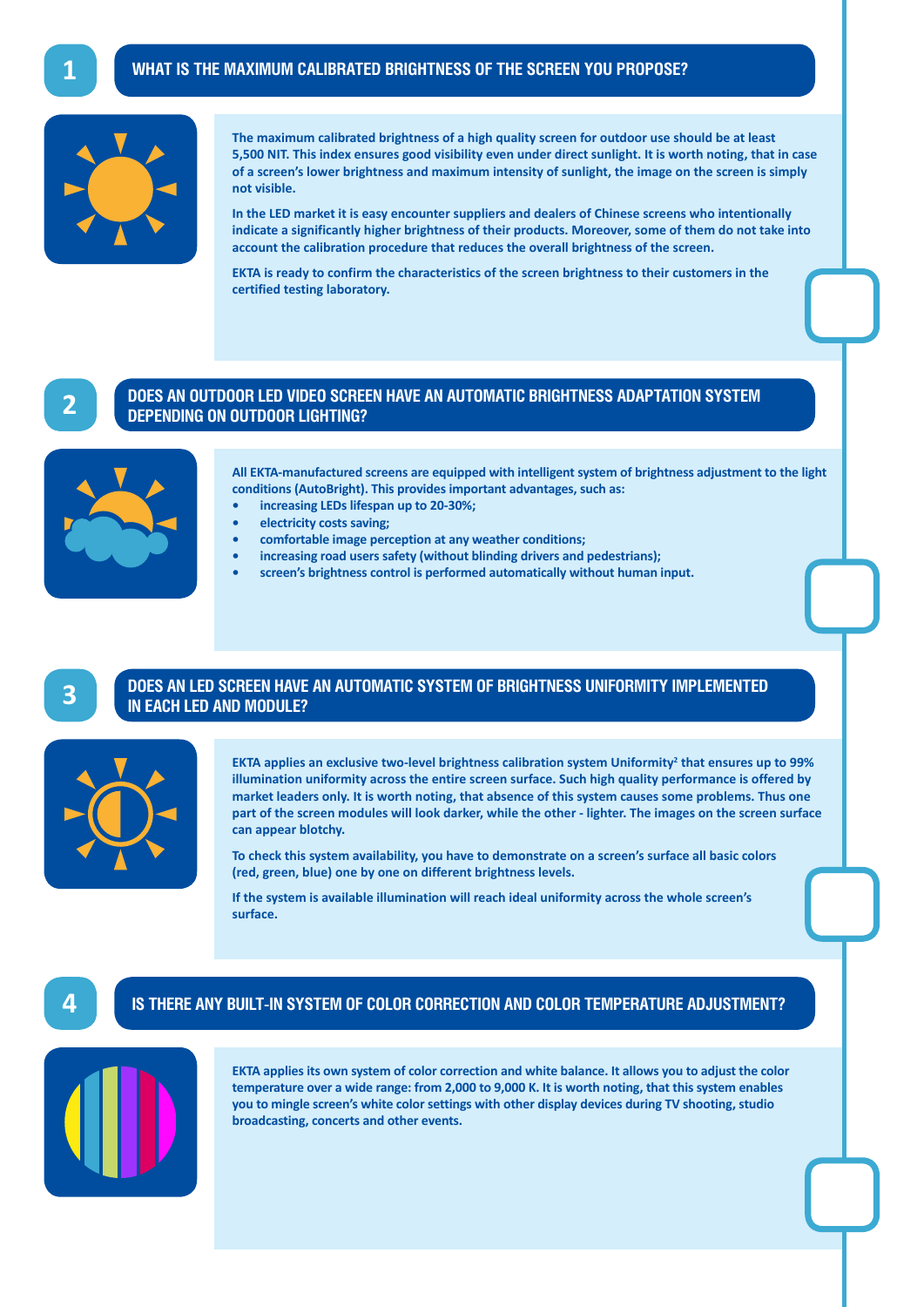### **Is there any built-in color calibration system implemented for each pixel?**



EKTA applies an exclusive system of color calibration for each pixel illumination - Color Uniformity<sup>2</sup>. **It provides equal color coordinates for all LEDs in the screen. Should the system be unavailable, the LEDs in the white areas will appear as dot colored speckles. The best way to check its availability is to view screen illumination of white color under the conditions of different levels of brightness.**

### **6**

### **How many bits are allocated to process each color in separate display points?**



**EKTA displays are made with 16-18 bit color processing and the maximum number of displayable colors up to 18,000 trillion. Today modern screens use 15-16 bits per one color that enables to display up to 281 trillion colors.** 

**This index affects capability of various systems that provide high-brightness as well as the number of displayable colors.**

### **7 What refresh rate is implemented in the screen modules?**



**EKTA video modules with a small pixel pitch have a refresh rate between 4,800 to 9,600 Hz, while large pixel pitch modules up to 32,000 Hz. These indicators provide a stable perception of an image. There is no distortion in dynamic horizontal and vertical stripes when your eyes rove over the screen. Such visual defect is a common disadvantage of cheaper screens.**

## **With the brightness reduction from 100% to 1-2% does the screen retain 8 <sup>a</sup> high-quality image?**



**EKTA screens maintain their full working capacities even at the lowest level of brightness, up to a total brightness of 0.4%.** 

**Often, while working in TV studios or applied together with projection devices LED screen should perform its full capabilities starting with 1-2% of illumination brightness. Let us point out, that vast majority of screens are not capable of it.** 

### **9 What are the functions of the screen management system?**



**EKTA-manufactured screens are provided with the following management functions:**

- **• built-in software for playing back audio and video content;**
- simultaneous display of several images with the use of various effects (transparency, **any window sizes, etc.);**
- **• displaying information from various video sources;**
- **• full resolution, provided with screen management system, enables to display 4K video (3,840 x 2,160 pxs) at a rate of 60 Hz.**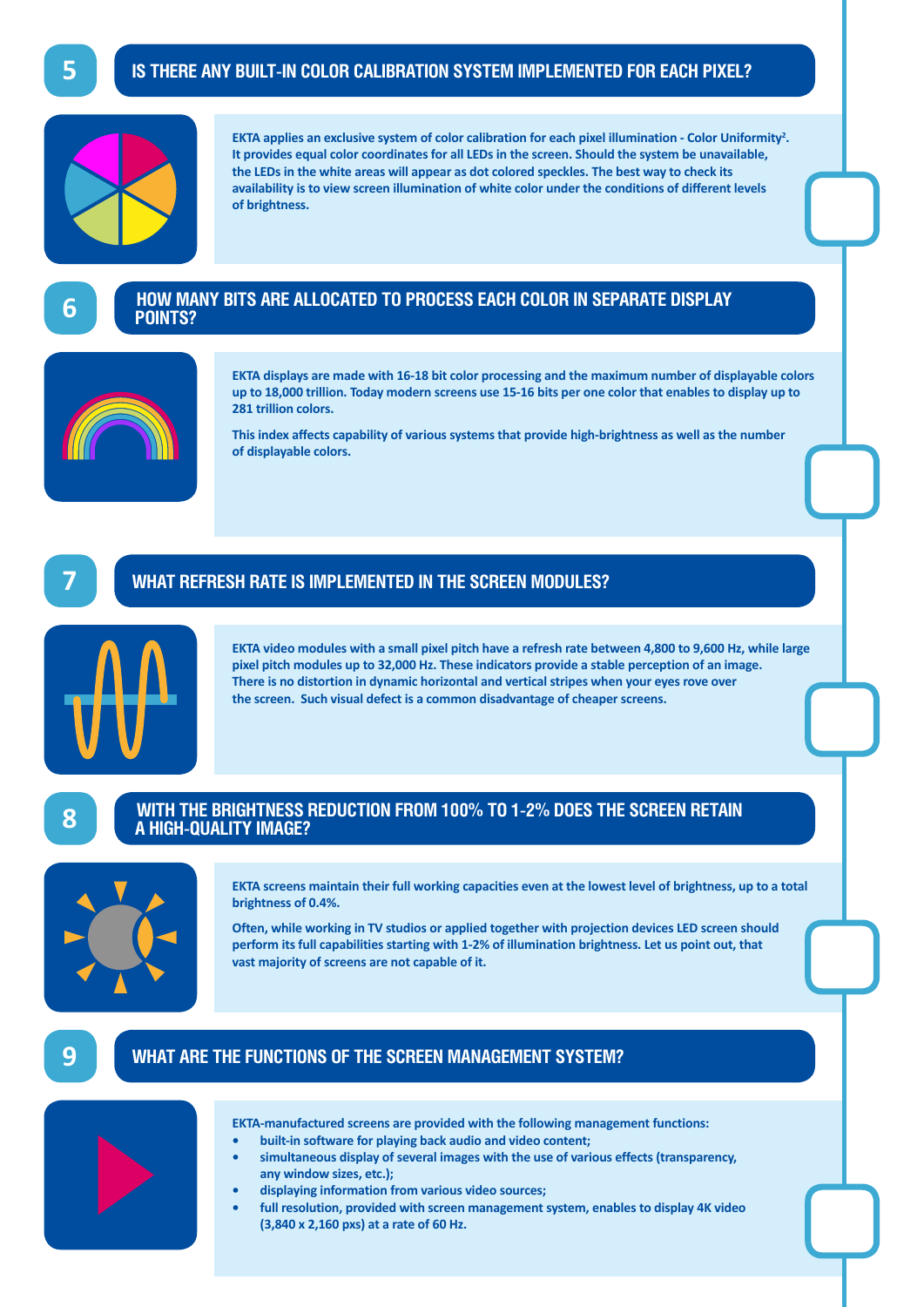

### **Are EKTA screens equipped with automatic self-monitoring system of different operating conditions?**



**All EKTA-manufactured screens have a built-in self-monitoring system. It allows real-time checking of operating temperatures, voltage supply and many other characteristics within each module. Safety of screen operation directly depends on this function. Thus automatic activation of protection systems and adjustment of operating conditions ensure screen working capacities and prevent unexpected failures, as well as fire.**

**11**

### **Is the supplier ready to provide information about its manufacturing facilities?**



**EKTA is ready to share a detailed knowledge of its manufacturing facilities. The plant is equipped with robotics of world-leading brands, test-bench and measuring equipment as well as certified testing laboratory.**

**The EKTA quality control system is certified to ISO 9001:2008 standards.** 



### **Can EKTA products work in EU countries in conditions of strict standards 12 applied for electrical engineering?**



**EKTA is proud of successful cooperation with such countries as Germany, France, Switzerland, Italy, Austria, Latvia, Estonia, Sweden, and the CIS countries.**

### **13**

### **Do EKTA screens meet the standards of «quality power consumption» and electromagnetic capability?**



**EKTA-manufactured screens are equipped with high-performance power supply units, based on resonance technologies and with high dynamic capabilities (technology PowerSmart). It allows to get a power factor not less than 0.98 and maintain full working capacity when changing the power supply voltage range from 90 V to 265 V phase voltage. Power consumption of almost sinusoidal kind allows to remove disturbance interferences.**

**When connected to a network, cheap video screen may cause disturbance interferences within nearest buildings. In order to prevent such cases three-phase supply with 380 V voltage is used. However, a lot of China-manufactured screens use single phase 220 V, which raises questions of reliability, safety and security both of equipment and of power supply.**